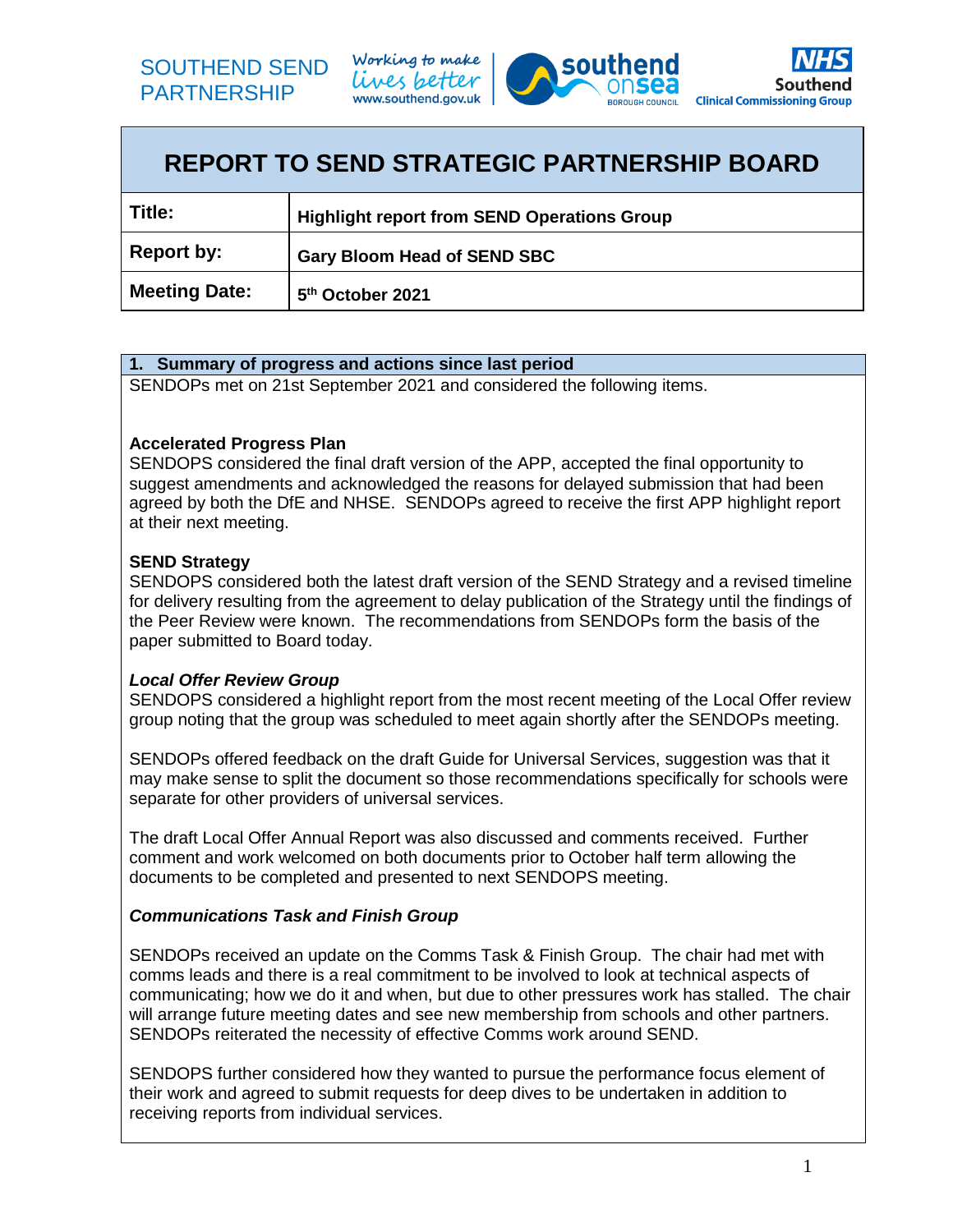SOUTHEND SEND PARTNERSHIP

Working to make lives better www.southend.gov.uk





SENDOPS received an update on the Neu Approach Pathway, soft launch is scheduled for 4<sup>th</sup> October. **2. Risks & Issues Risk Mitigating Actions** Capacity - additional resources are required across the wider SEND partnership to keep up the momentum and continue to improve both outcomes and impact for CYP and families High –additional capacity has been highlighted as a requirement across the partnership and a workstream (Core Team capacity review) identified in the APP to investigate and make recommendations. APP action to be completed by November 21. The reprocurement of Livewell Southend would not provide sufficient attention to the unique requirements of the SEND Local Offer **Website** Medium – need reassurance that LO Website remains coproduced and does not become a corporate website. Local Offer lead is championing the Local Offer in all relevant meetings, assurance has been sort and provided from both Data and IT teams The work of the Communications Task & Finish group has not progressed as anticipated due to lack of capacity. High –The Comms strategy or communications plan has not been fully developed. There is insufficient support for key messages and campaigns To be factored into the Core Team capacity review as part of the APP. Recent issues relating to SEN Transport and Banding had raised concerns about sufficiency of communication with SSIF around key workstreams. High – lack of communication around key issues places SSIF in a difficult position which is not the intention. The APP recommends a development and support programme is agreed for November 21 to ensure SSIF receive the support they need from the Partnership ensuring that communication is more effective moving forwards.

| 3. Proposed priorities and activities for next period            |         |            |            |  |  |
|------------------------------------------------------------------|---------|------------|------------|--|--|
| <b>Activity and outcome</b>                                      | By when |            |            |  |  |
| SENDOPS members to further review the APP; providing             |         | <b>ALL</b> | 24/09/2021 |  |  |
| feedback so that GB can finalise APP.                            |         |            |            |  |  |
| Submit APP progress report for challenge on progress and         |         | <b>GB</b>  | 02/11/2021 |  |  |
| actions at the next meeting.                                     |         |            |            |  |  |
| Members to review and feedback comments on Guide for             |         | <b>ALL</b> | 22/10/2021 |  |  |
| <b>Universal Services.</b>                                       |         |            |            |  |  |
| GB to present final Guide for Universal Services for sign off at |         | <b>GB</b>  | 02/11/2021 |  |  |
| the next meeting                                                 |         |            |            |  |  |